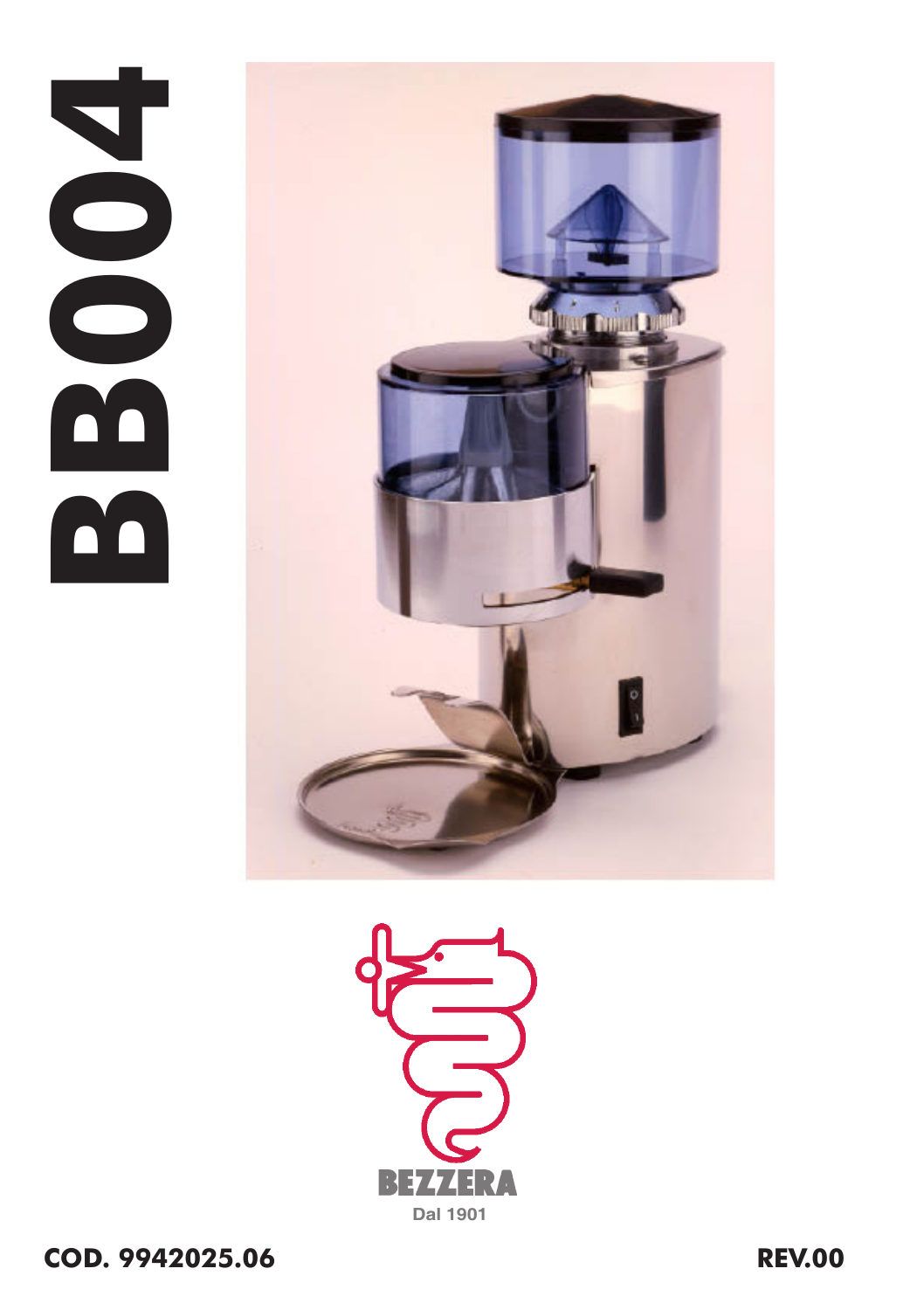|                          | <b>BEZZERA</b> |                 | <b>BB004</b>                                                |
|--------------------------|----------------|-----------------|-------------------------------------------------------------|
|                          |                | <b>POS CODE</b> | <b>DESCRIPTION</b>                                          |
| $\overline{\phantom{0}}$ | 1              | OBDF1           | COVER FOR HOPPER 0,25 KG                                    |
|                          | $\mathbf{1}$   | OBEB01          | COVER FOR HOPPER 1 KG                                       |
|                          | $\sqrt{2}$     | OBEB04C         | SAFE-FINGER CAP BLUE WITH MAGNET AND SCREW (up to 15.10.07) |
| <b>TABLE</b>             | $\overline{2}$ | 0BEB04CG        | SAFE-FINGER CAP GREY WITH MAGNET AND SCREW (from 16.10.07)  |
|                          | 3              | OBBB47          | SCREW TPS M3X10                                             |
|                          | $\overline{4}$ | OBDF2           | HOPPER 0.25 KG BLUE (up to 15.10.07)                        |
|                          | $\overline{4}$ | 0BDF2G          | HOPPER 0.25 KG GREY (from 16.10.07)                         |
|                          | $\overline{4}$ | OBEB02P         | <b>HOPPER 1 KG BLUE</b>                                     |
|                          | $\overline{4}$ | OBEB02PG        | <b>HOPPER 1 KG GREY</b>                                     |
|                          | 5              | OBDF53          | <b>REGULATOR</b>                                            |
|                          | 6              | OBDF8           | <b>GRINDSTONE COUPLE</b>                                    |
|                          | 7              | OBDF91          | SCREW TC M4X8                                               |
|                          | 8              | 5075742LW       | STAINLESS STEEL COVER                                       |
|                          | 8              | 5015742VM       | <b>BLACK COVER</b>                                          |
|                          | 8              | 5015742VT       | <b>RED COVER</b>                                            |
|                          | $\circ$        | 5346321LL       | AUTOMATIC STEEL CHASSIS WITH LOGO                           |
|                          | $\circ$        | 5346322LL       | AUTOMATIC STEEL CHASSIS WITHOUT LOGO                        |
|                          | 9              | 5346325LL-VM    | AUTOMATIC BLACK CHASSIS WITH LOGO                           |
|                          | 9              | 5346326LL-VM    | <b>AUTOMATIC BLACK CHASSIS WITHOUT LOGO</b>                 |
|                          | $\circ$        | 5346325LL-VT    | AUTOMATIC RED CHASSIS WITH LOGO                             |
|                          | 9              | 5346326LL-VT    | AUTOMATIC RED CHASSIS WITHOUT LOGO                          |
|                          | 9              | 5346323LL       | MANUAL STEEL CHASSIS WITH LOGO                              |
|                          | $\circ$        | 5346324LL       | MANUAL STEEL CHASSIS WITHOUT LOGO                           |
|                          | 9              | 5346327LL-VM    | MANUAL BLACK CHASSIS WITH LOGO                              |
|                          | 9              | 5346328LL-VM    | MANUAL BLACK CHASSIS WITHOUT LOGO                           |
|                          | 9              | 5346327LL-VT    | MANUAL RED CHASSIS WITH LOGO                                |
|                          | 9              | 5346328LL-VT    | MANUAL RED CHASSIS WITHOUT LOGO                             |
|                          | 10             | 7819908         | <b>SCREW TTEI M4X8</b>                                      |
|                          | 11             | 7999904         | ADHESIVE RUBBER TOP                                         |
|                          | 12             | 7635101         | <b>BLACK PUSH BUTTON FOR COFFEE GRINDER STARTING</b>        |
|                          | 13             | 7633319         | SWITCH                                                      |
|                          | 14             | OBDF90          | <b>FAN</b>                                                  |
|                          | 15             | OBDF6           | <b>CATCH STUD</b>                                           |
|                          | 16             | OBDF5           | SPRING FOR CATCH STUD                                       |
|                          | 17             | OBDF85          | SCREW TCCE M4X14                                            |
|                          | 18             | OBBB46          | SCREW M5 X 14                                               |
|                          | 19             | 0BDF15110       | MOTOR 110V                                                  |
|                          | 19             | OBDF15          | MOTOR 220V                                                  |
|                          | 19             | 0BDF15240       | MOTOR 240V                                                  |
|                          | 20             | 5070651LW       | COFFEE TRAY WITH LOGO                                       |
|                          | 20             | 5070652LW       | COFFEE TRAY WITHOUT LOGO                                    |
|                          | 21             | 5079909LW       | <b>FORK</b>                                                 |
|                          | 22             | 5033702LW       | <b>BOTTOM</b>                                               |
|                          | 23             | OBEB0890B0      | <b>COMPLETE CABLE LOCK</b>                                  |
|                          | 24             | 7814001         | WASHER D4 DIN 6798A A2                                      |
|                          | 25             | 7819901         | SCREW TTEI M4X12 ISO 7380 A2 INOX                           |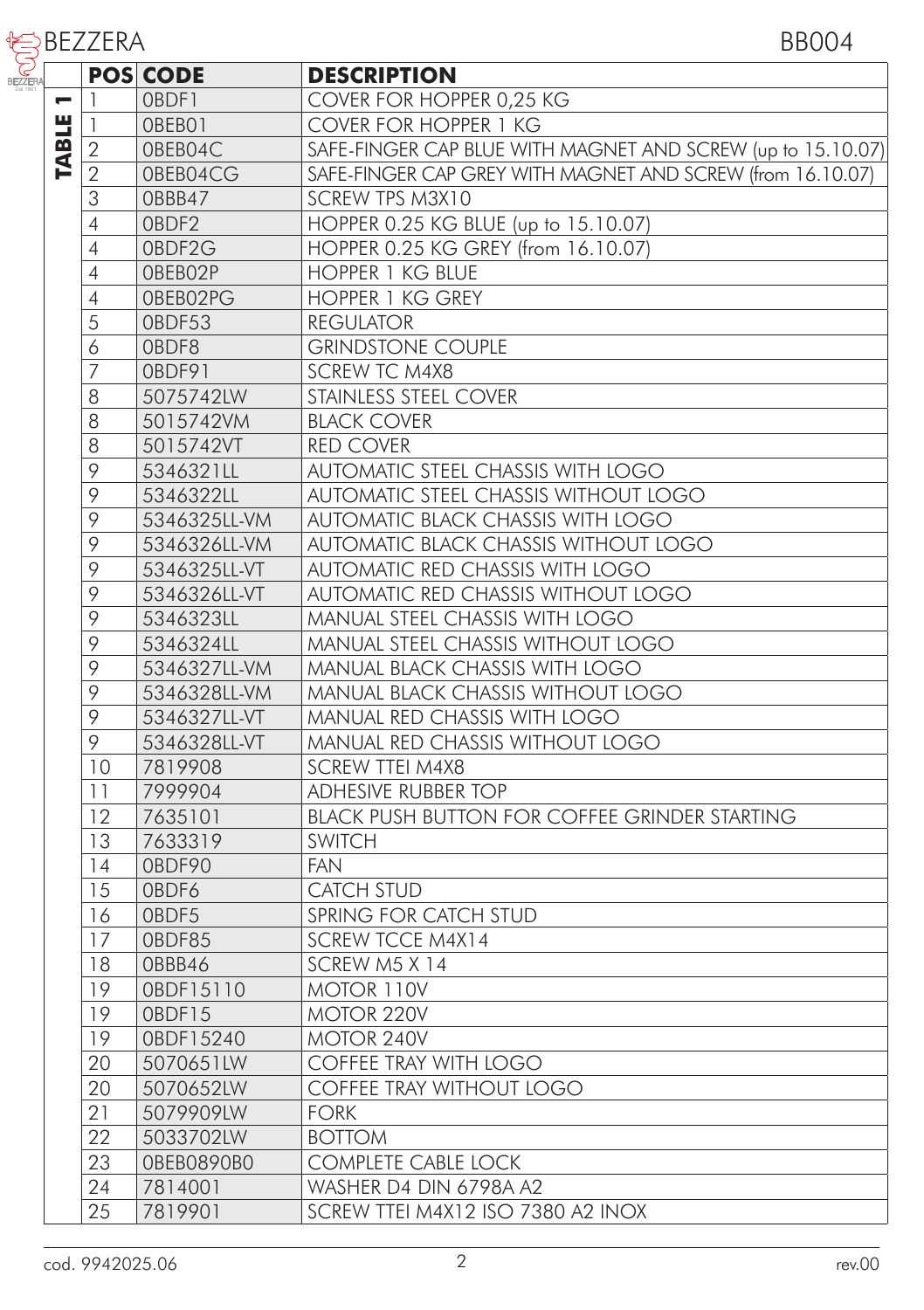## **TABLE 1**



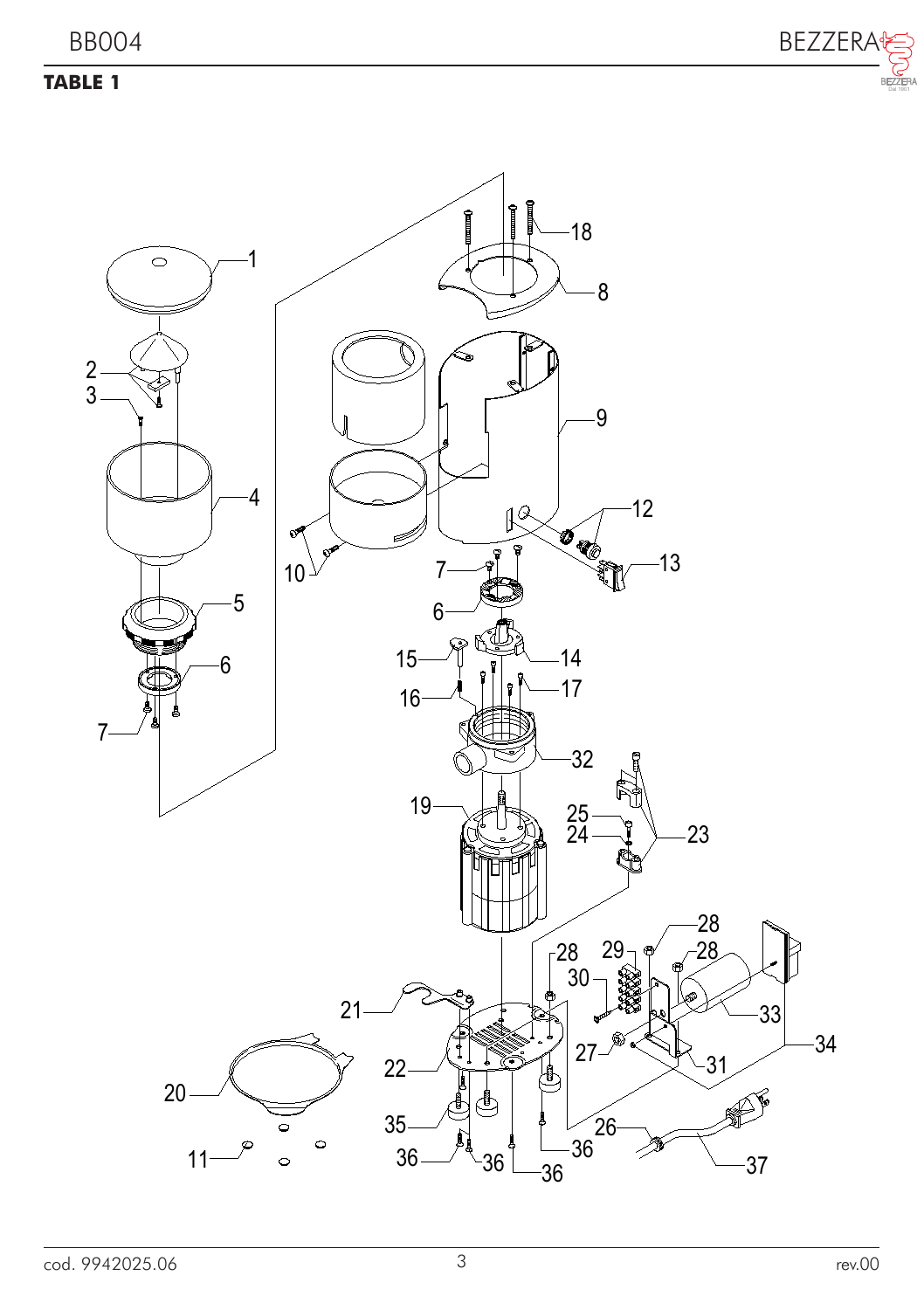| teBEZZERA           |                 | <b>BB004</b>                                  |
|---------------------|-----------------|-----------------------------------------------|
|                     | <b>POS CODE</b> | <b>DESCRIPTION</b>                            |
| 26<br>−             | 7613007         | FAIRLEAD M17V 3121145 RUBBER                  |
| <b>TABLE</b><br> 27 | 0BMQ45/8        | NUT M8                                        |
| 28                  | OBBB49          | NUT M6                                        |
| 29                  | OBEB096         | <b>CLAMP</b>                                  |
| 30                  | 0BMQ55          | <b>SCREW M2,9 X 16</b>                        |
| 31                  | 5038415LW       | ELECTRIC PARTS SUPPORT                        |
| 32                  | OBDF84          | <b>THREATED GLASS</b>                         |
| 33                  | 0BDF75110       | CONDENSER 110V                                |
| 33                  | OBDF75          | CONDENSER 220V                                |
| 33                  | 0BDF75240       | CONDENSER 240V                                |
| 34                  | 7665504         | ELECTRONIC CARD 110V                          |
| 34                  | 7665505         | ELECTRONIC CARD 220V                          |
| 34                  | 7665506         | ELECTRONIC CARD 240V                          |
| 35                  | OBBB48          | FEET M6                                       |
| 36                  |                 | <b>SCREW TTEI M4X8</b>                        |
|                     | 7819908         | CABLE WITH AUSTRALIAN PLUG                    |
| 37                  | 7552001         |                                               |
| 37                  | 7554001         | CABLE WITH ENGLISH PLUG                       |
| 37                  | 7555003         | CABLE WITH SWITZERLAND PLUG                   |
| 37                  | OBEB89110       | ELECTRIC CABLE MONOPHASE 110V WITH USA PLUG   |
| 37                  | OBEB89          | ELECTRIC CABLE MONOPHASE 230V WITH SHUKO PLUG |
|                     |                 |                                               |
|                     |                 |                                               |
|                     |                 |                                               |
|                     |                 |                                               |
|                     |                 |                                               |
|                     |                 |                                               |
|                     |                 |                                               |
|                     |                 |                                               |
|                     |                 |                                               |
|                     |                 |                                               |
|                     |                 |                                               |
|                     |                 |                                               |
|                     |                 |                                               |
|                     |                 |                                               |
|                     |                 |                                               |
|                     |                 |                                               |
|                     |                 |                                               |
|                     |                 |                                               |
|                     |                 |                                               |
|                     |                 |                                               |
|                     |                 |                                               |
|                     |                 |                                               |
|                     |                 |                                               |
|                     |                 |                                               |
|                     |                 |                                               |
|                     |                 |                                               |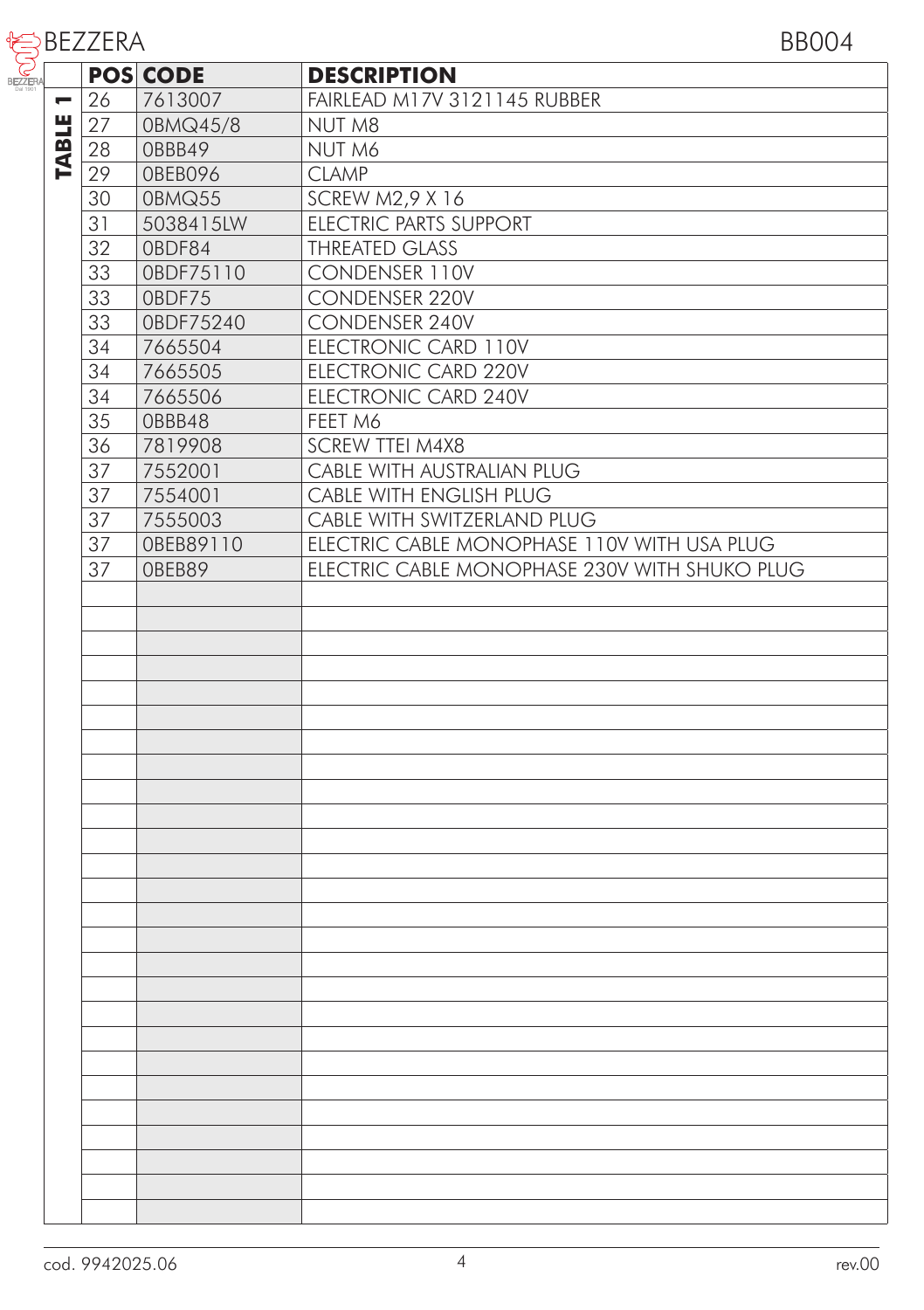## **TABLE 1**



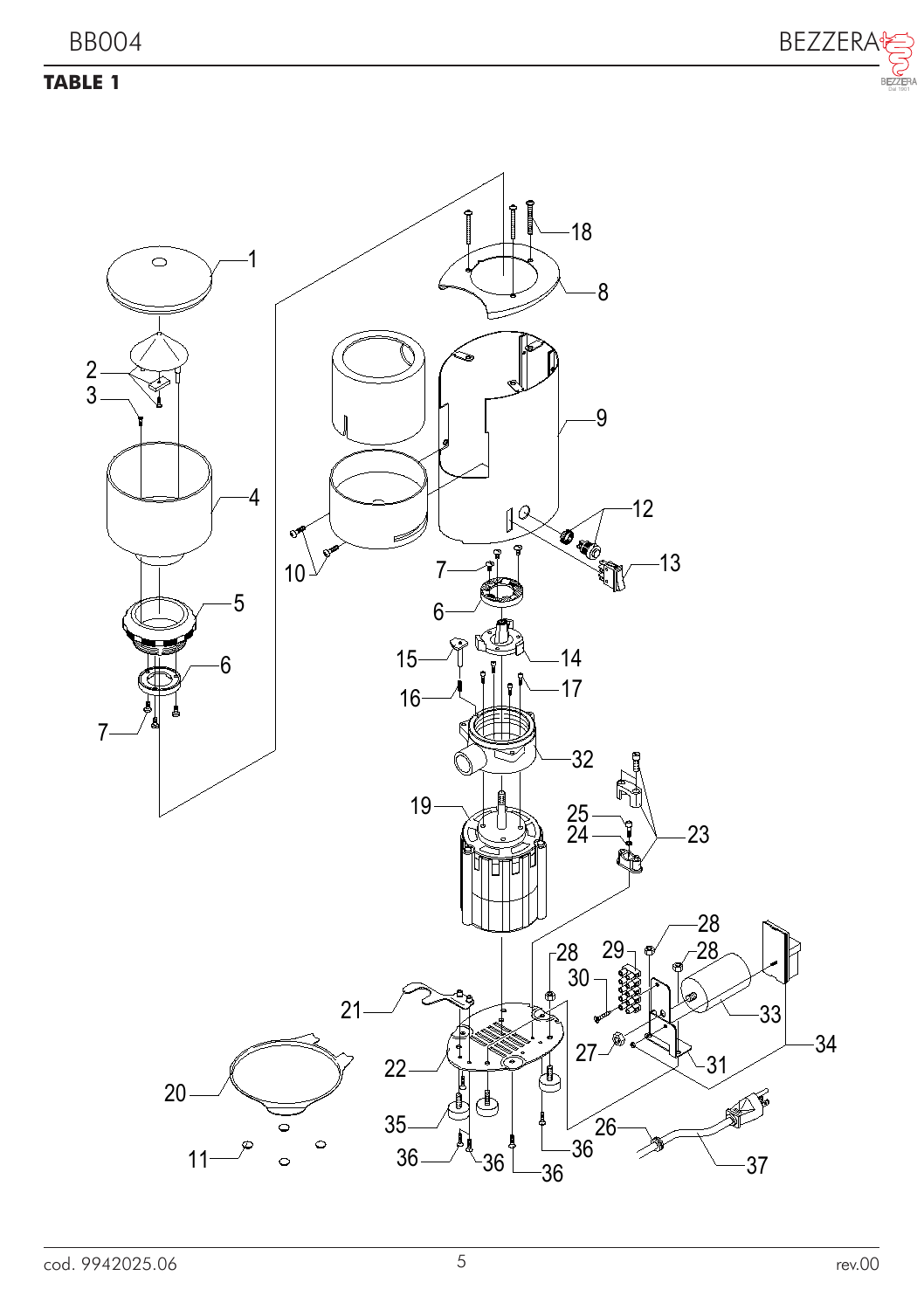| 含BEZZERA | <b>BB004</b> |
|----------|--------------|
|          |              |

|              |            | <b>POS CODE</b> | <b>DESCRIPTION</b>                    |
|--------------|------------|-----------------|---------------------------------------|
| N            | 1          | OBDF51M         | <b>DOSER COVER</b>                    |
|              | $\sqrt{2}$ | OBDF44M         | DOSER CYLINDER BLUE (up to 15.10.07)  |
| <b>TABLE</b> | $\sqrt{2}$ | 0BDF44G         | DOSER CYLINDER GREY (from 16.10.07)   |
|              | 3          | OBDF48          | <b>DOSER KNOB</b>                     |
|              | 4          | OBDF42          | <b>UPPER STAR</b>                     |
|              | 5          | OBDF60          | <b>DIAPHRAGM</b>                      |
|              | 6          | OBDF59          | <b>INTERMEDIATE STAR</b>              |
|              | 7          | OBDF61          | SPRING FOR STAR                       |
|              | 8          | OBDF62          | <b>BOTTOM STAR COMPLETE WITH STUD</b> |
|              | 9          | OBDS43          | <b>SPLIT PIN</b>                      |
|              | 10         | OBDF28          | <b>HAND LEVER</b>                     |
|              | 11         | OBDF71          | <b>DOSING RING</b>                    |
|              | 12         | OBDF70          | SPRING STAINLESS STEEL SHEET          |
|              | 13         | 0BMQ43/5        | WASHER D5                             |
|              | 14         | 0BMQ37          | SCREW TC M5X10                        |
|              | 14         | 0BMQ37          | SCREW TC M5X10                        |
|              | 15         | OBEB030         | <b>BUMPER</b>                         |
|              | 16         | 7633903         | <b>MICROSWITCH</b>                    |
|              | 17         | 0BMQ35          | SCREW TC M3 X 16                      |
|              | 18         | OBDF92          | <b>DIVISOR</b>                        |
|              | 19         | OBDF57          | PAWL SPRING                           |
|              | 20         | OBEB055         | HAND LEVER RETURN SPRING              |
|              | 21         | OBDF29          | DOSER HAND LEVER WITH LEVER COVER     |
|              | 22         | OBDF56          | PAWL                                  |
|              | 23         | 0BMQ45/8        | NUT M8                                |
|              | 24         | OBDF93          | <b>DOSER BOTTOM</b>                   |
|              | 25         | OBDF86          | SCREW TC M3 X 8                       |
|              |            |                 |                                       |
|              |            |                 |                                       |
|              |            |                 |                                       |
|              |            |                 |                                       |
|              |            |                 |                                       |
|              |            |                 |                                       |
|              |            |                 |                                       |
|              |            |                 |                                       |
|              |            |                 |                                       |
|              |            |                 |                                       |
|              |            |                 |                                       |
|              |            |                 |                                       |
|              |            |                 |                                       |
|              |            |                 |                                       |
|              |            |                 |                                       |
|              |            |                 |                                       |
|              |            |                 |                                       |
|              |            |                 |                                       |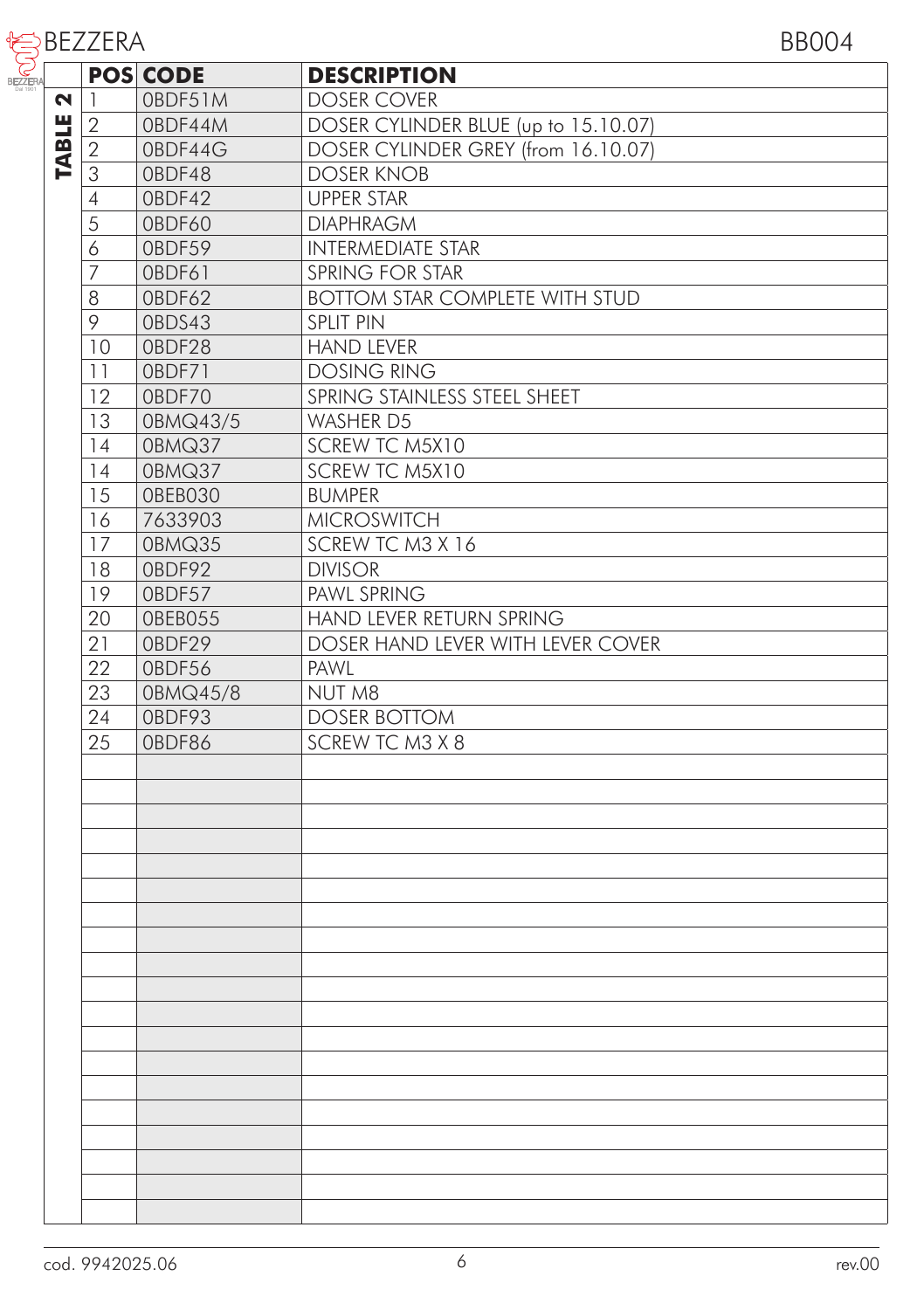## **TABLE 2**